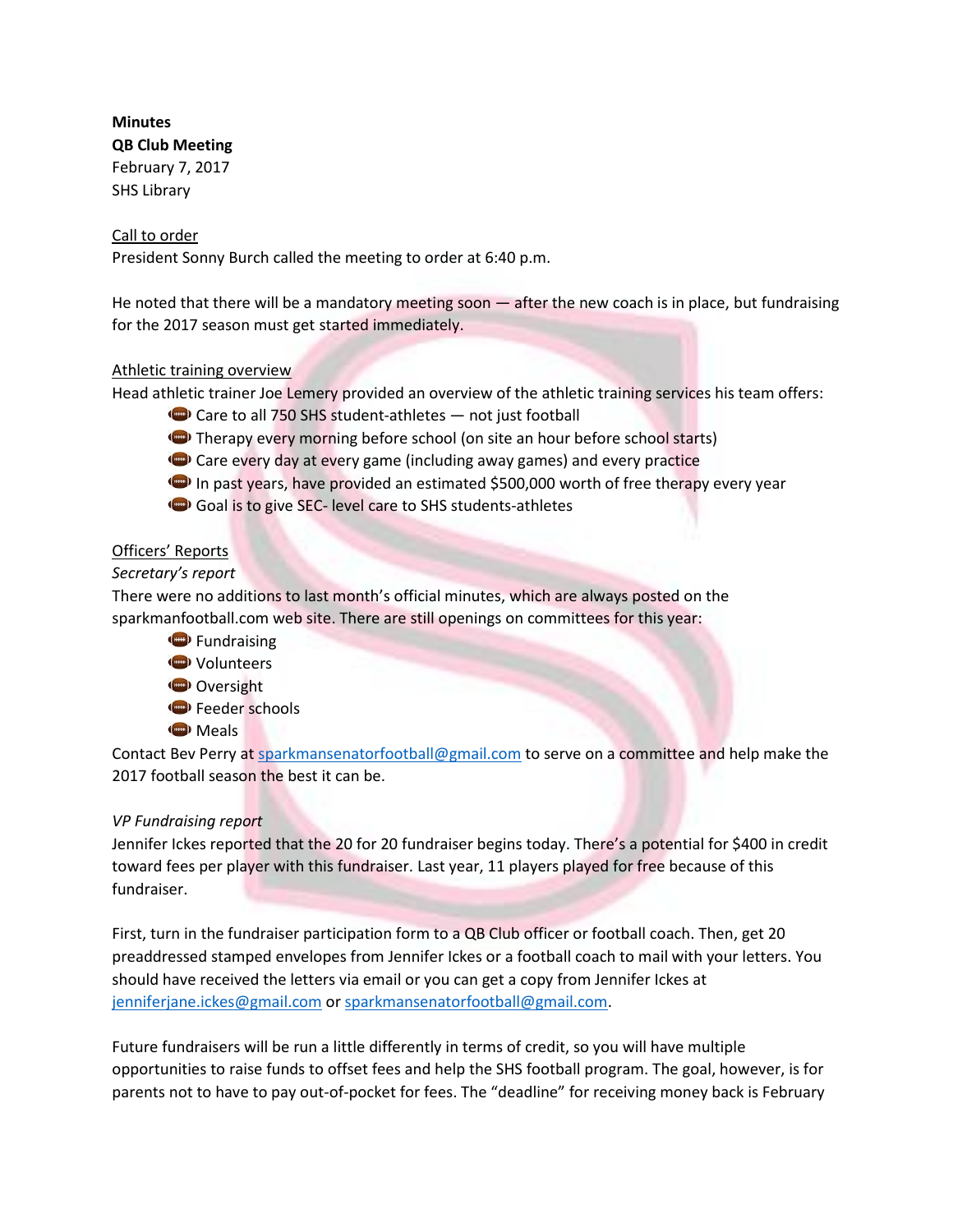21, but any money received after the  $21<sup>st</sup>$  will still be credited toward fees. SHS bookkeeping requires an official end to the fundraising period for accounting purposes, but that doesn't affect fundraising and credit status.

#### *Treasurer's report*

Treasurer Kim Gibson reported that the QB Club has an unencumbered balance of \$44,384.14. Things to note include that this amount reflects no fees collected for the 2017 season yet and that about half of this amount will be needed to replace the flooring in the weight room, which is currently scheduled for Spring Break.

At the upcoming mandatory meeting, Ms. Gibson will present a budget so members can see how the money the QB Club collects will be spent. If parents ever have questions about their account, please contact Ms. Gibson at *jkmhgibson@gmail.com* to review your account information or to see the QB Club's budget.

#### *Volunteers*

Angela Knight reported that currently there is no need for volunteers, but next month during the Dreamland BBQ fundraiser the club will need at least six volunteers to help with pickup and distribution of pork butts and ribs. Players also can help with this activity.

#### *Meals*

Tiffany Draper reminded the QB Club parents that she will need help during season with meals, especially pickup and delivery, as those occur about 2:45 p.m., during the work day, on Mondays and Fridays. Please email [sparkmansenatorfootball@gmail.com](mailto:sparkmansenatorfootball@gmail.com) to volunteer to help with game day meals.

#### Coaching search update

SHS Athletic Direction Jason Watts provided an update on the school's search for a new head coach for the football program.

Several candidates were interviewed and the administration has made an offer and the coach in question has verbally accepted. However, the hire must still be approved by the Madison County Board of Education. Once all approvals are finalized, the administration will announce the new coach with a press conference.

Mr. Watts explained the difficulties in hiring a 7A coach with a proven track record and the salary constraints the school faces. However, he noted that the potential hire is "an alley oop slam dunk" and the administration is excited about the potential hire. If all goes according to plan, the new coach will start the Monday following Spring Break — March 20, 2017.

In response to a parent question, Mr. Watts noted that decisions regarding mandatory purchase of Spirit Wear will be decided by the new coach.

In response to another question regarding how to keep athletes from the Sparkman area from transferring to other schools, Mr. Watts said that when the SHS administration learns of a situation